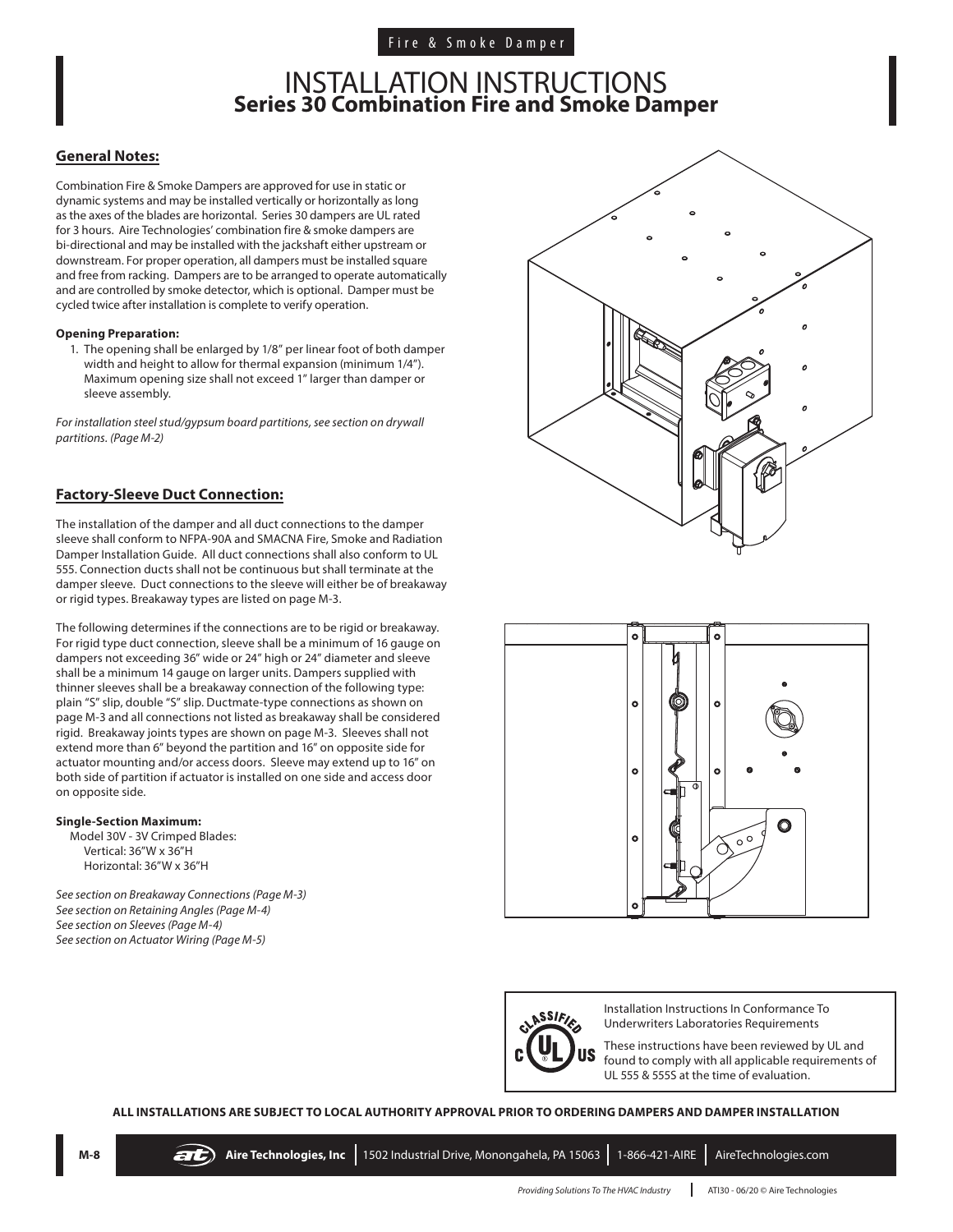# INSTALLATION INSTRUCTIONS **For Fire Dampers Installed Into Metal of Wood Framed Fire Barriers With Ratings of 3 Hours or Greater**

### **Supplemental Installation - Metal Stud Framing for Fire/Smoke Dampers in Drywall Partitions:**

These supplemental installation instructions are for curtain, out-of-wall, or multi-blade dampers. Refer to the installation instructions provided in these pages for details concerning sleeve thickness, sleeve length, duct connections, multi-section assembly, and opening tolerances. Filler pieces are optional in metal stud framing (consult local code to see if filler pieces are required). Filler pieces are to be double screwed (or nailed to wooden studs) on 12" maximum centers to the web of runners and studs.

### **Details of Opening Preparation and Fire Damper Installation:**

*Note: Gypsum panels screwed to all stud and runner flanges, 12" OC. maximum surrounding opening.*



### **Supplemental Installation - Wood Stud Framing for Fire/Smoke Dampers in Drywall Partitions:**

These supplemental installation instructions are for curtain or multi-blade dampers. Refer to the installation instructions provided on the previous pages for details concerning sleeve thickness, sleeve length, duct connections, multi-section assembly, and opening tolerances. When wooden studs are used, filler pieces shall be installed around entire opening. Filler pieces are to be double screwed or nailed to wooden studs on 12" max centers to the web of runners and studs.

### **Details of Opening Preparation and Fire Damper Installation:**

*Note: Gypsum panels screwed to all stud and runner flanges, 12" OC. maximum surrounding opening.*



2.5" Min. St







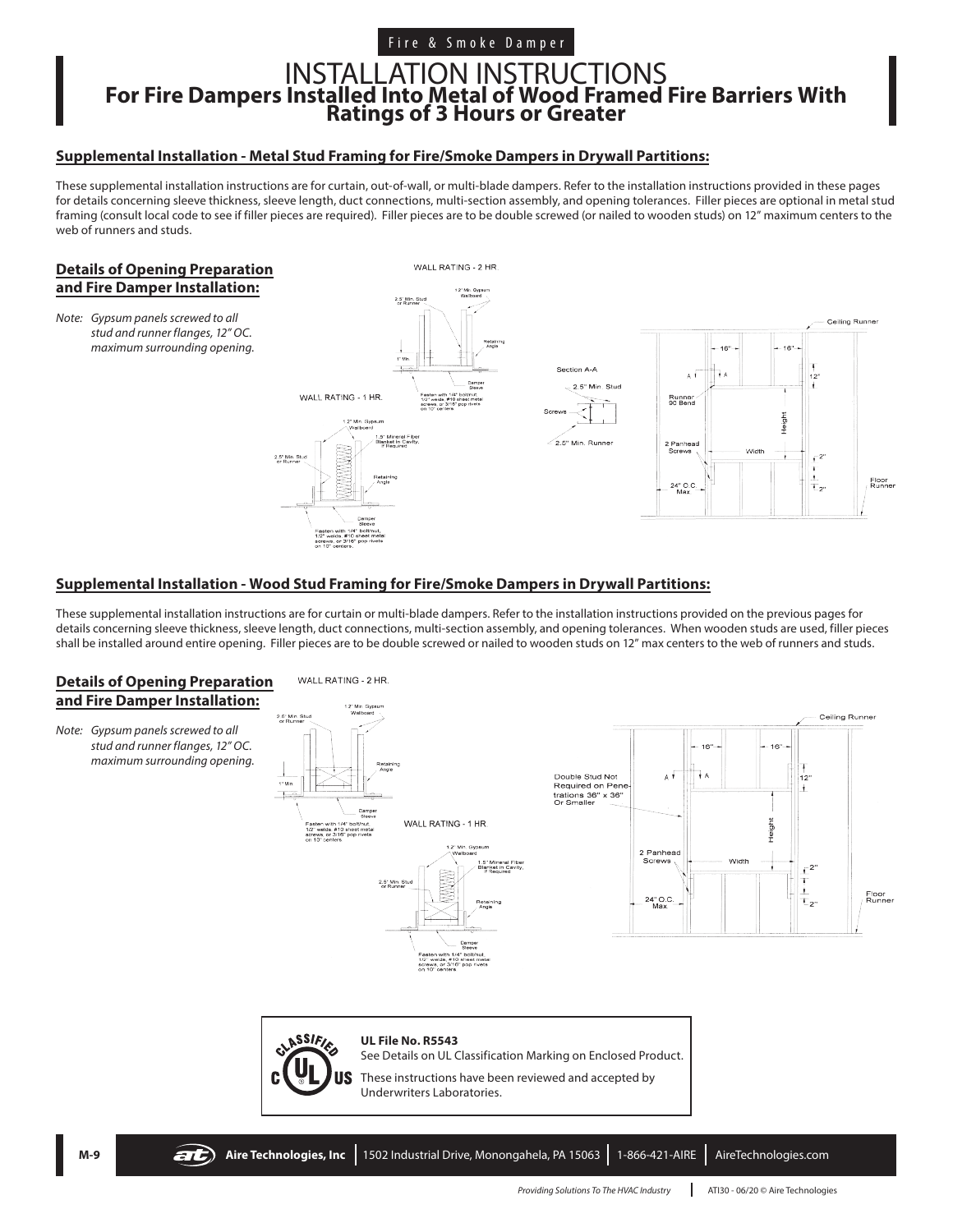### Fire & Smoke Damper

# INSTALLATION INSTRUCTIONS **Breakaway Connections**

Breakaway connections shall have no more than 2 No. 10 (4.8mm) diameter sheet metal screws on each side and on the top and bottom located in the center of the slip pocket and shall penetrate both sides of the slip pocket. Breakaway joints of the type shown on page M-3 are permitted on the top and bottom of horizontal ducts (vertical dampers) with flat slips not exceeding 20 inches (508mm) in length on the sides.

### **Breakaway Style Transverse Joints:**

- Transverse joints illustrated at right have always been approved as breakaway connections. SMACNA testing has also approved the following variations as breakaway connections (see below).
- Standing "S" joints can be applied with No. 10 sheet metal screws (through joint and duct) subject to the following limitations: maximum 2 screws in each side and in bottom joint.
- Transverse joints illustrated can be applied as top and bottom joints with drive slip side joints in duct heights up to 20 inches.



### **Round and Oval Duct Breakaway:**

Round or flat oval ducts connected to type R, C, or O damper collars may use No. 10 sheet metal screws as follows:

- Ducts to 22" wide (or dia.) and smaller may use 3 screws
- Ducts larger than 22" wide (or dia.) may use 5 screws

*Note: All breakaway connections described may have duct sealant applied in accordance with SMACNA recommendations.*

### **Manufactured Flange System Breakaway Connections:**

Flanged connection systems manufactured by Ductmate, Ward, and Nexus are approved as breakaway connections when installed as illustrated.



### **Proprietary Flange System Breakaway Connections:**

#### **(TDC by Lockformer, TDF by Engle)**

TDC and TDF systems are approved as breakaway connections when installed as described in the TDC or TDF addendum to the SMACNA Duct Construction Standards except the corners may not be bolted. Standard 5" metal clips may be used with spacing as shown in diagram.



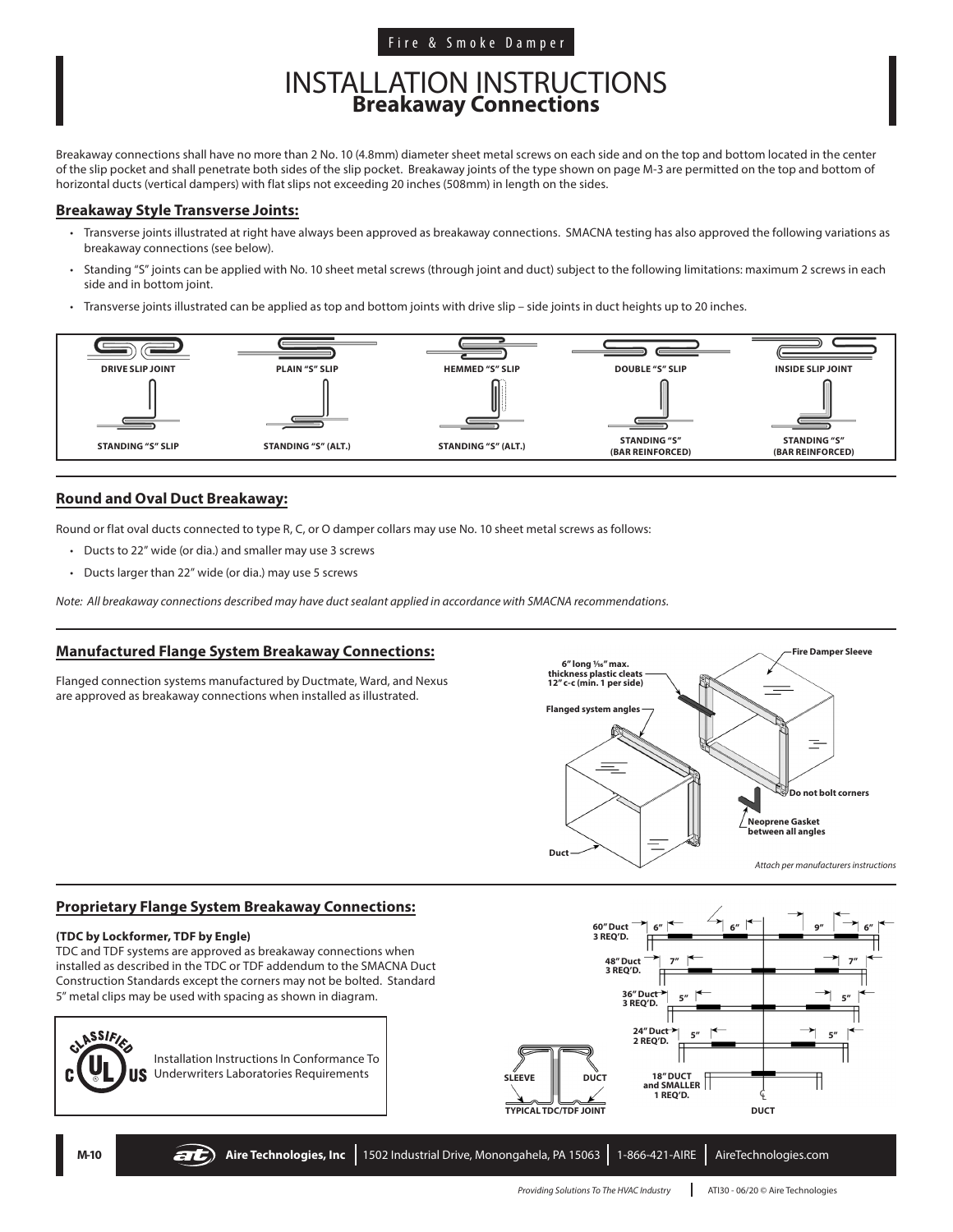## INSTALLATION INSTRUCTIONS **Securing Fire/Smoke Damper and Sleeves to Wall and Floor Opening**

Fire damper and sleeve assemblies shall be installed in wall and floor openings using retaining angles on each side of the wall or floor as described below:

- Retaining angles shall be a minimum of 16 gauge steel and have a minimum  $1\frac{1}{2}$  " x  $1\frac{1}{2}$  " legs.
- The angles shall be attached to all 4 sides of the sleeve with butt joints at each corner. Fasteners (No. 10 bolts or screws, 3/16" steel rivets or ½" tack welds) are required on each side, top, and bottom and shall be spaced 7" center-to-center staggered intermittently on both sides of the damper. The angles need not be attached to each other at the corners.
- Retaining angles shall completely cover the clearance space between the sleeve and the wall/floor opening, plus overlap the wall/floor a minimum of 1". This coverage includes all corners (fig. 2).
- Retaining angles should not be fastened to the wall/floor material. The angles should only sandwich the wall/floor and allow for damper/sleeve expansion during periods of intense heat.
- For grille installation, angle legs may be reversed and one leg inserted into the wall/floor opening, provided the required clearance is maintained between angle leg fasteners and the wall opening.

**fig. 2**



### **Access:**

Suitable access shall be provided for damper inspection and service. Where it is not possible to achieve sufficient size access, it will be necessary to install a removable section of duct.

### **Maintenance:**

Dampers shall be maintained in intervals as stated in NFPA 90A, Appendix B, unless local codes require more frequent inspections. Check the fuse link, stainless steel closure springs where furnished, cycle damper, check for free operation and complete closure, clean with mild detergent or solvent, and secure damper open with fusible link.



| ltem | <b>Description</b> |
|------|--------------------|
|      | Fire Wall          |

- 2. Duct
- 3. Sleeve
- 4. Fusible Device
- 5. Operator/Actuator
- 6. Chalking Material
- 7. Retaining Angle



**M-11 Aire Technologies, Inc** 1502 Industrial Drive, Monongahela, PA 15063 1-866-421-AIRE AireTechnologies.com